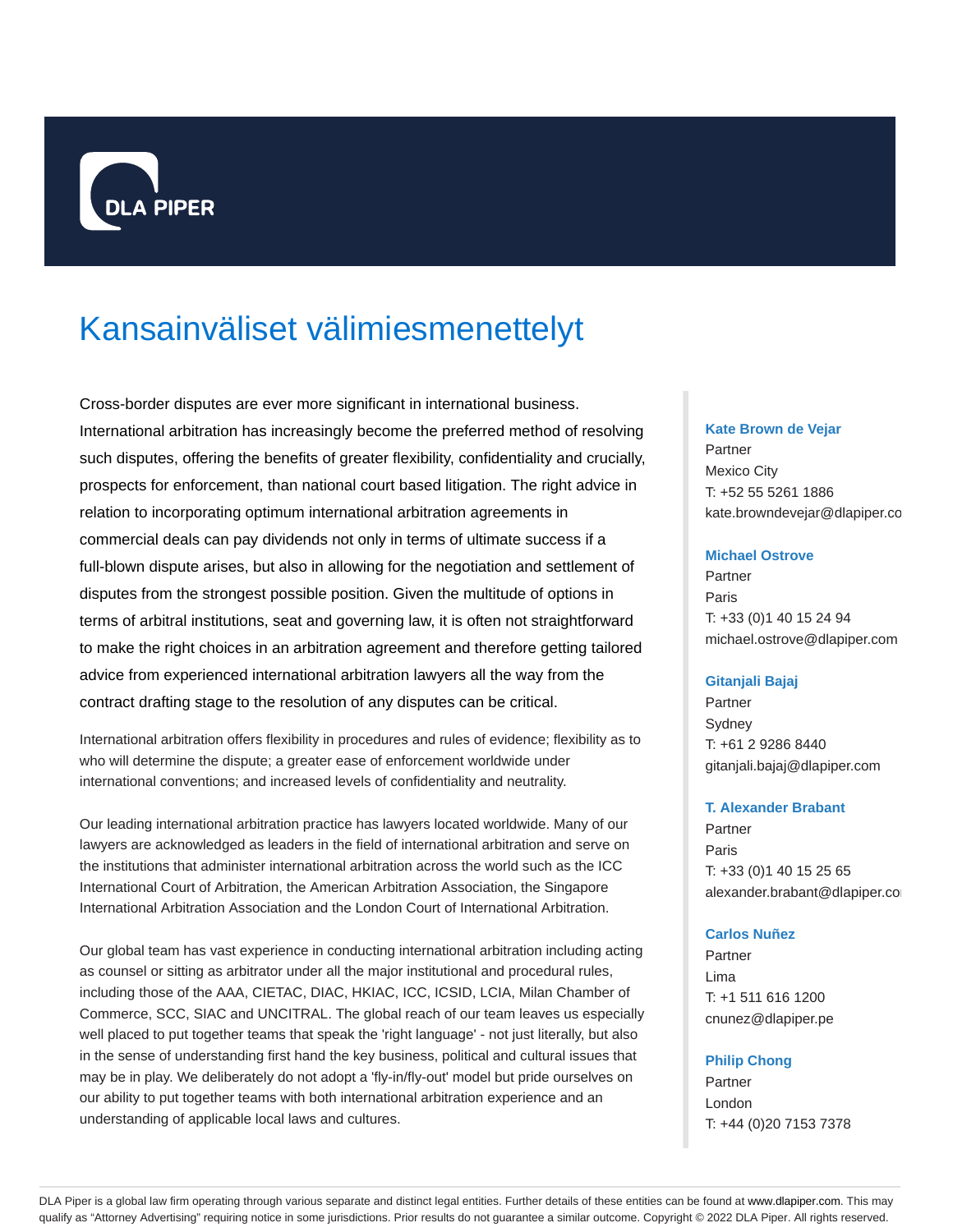We represent parties in international arbitrations arising in a broad range of industry sectors, including aviation, banking, construction, energy, insurance and reinsurance, international finance, international trade and investments, intellectual property, maritime, media and communications, technology and telecommunications.

We have extensive experience in handling arbitration disputes involving sovereign states, including claims brought under bilateral investment treaties (BITs) and multilateral investment treaties (MITs), such as the Energy Charter Treaty, involving the application of public international law as well as private law. In addition to our expertise in investment arbitration, we offer a range of dispute resolution and advisory services to government and corporate clients facing public international law issues. Our team of international law experts have advised states, multinational corporations and international organisations on issues such as boundary disputes, law of the sea, treaty negotiations, cross-border resource development, sanctions, and human rights law.

philip.chong@dlapiper.com

#### **Henry Quinlan**

Partner Dubai T: +971 4 438 6350 Henry.Quinlan@dlapiper.com

#### **Ernest Yang**

Partner Hong Kong T: +852 2103 0768 ernest.yang@dlapiper.com

# **CAPABILITES**

- Advise on the management of risk through the drafting of arbitration agreements, including the selection of arbitration rules, choice of law and jurisdiction.
- Conduct arbitral proceedings.
- Enforce and resist the enforcement of arbitral awards worldwide.
- Litigate before domestic courts in connection with arbitration, including obtaining emergency injunctions and orders.
- Provide guidance on the incorporation of specific arbitration rules, choices of law and jurisdiction.
- Advise on the protection of investments through the application of BITs and MITs incorporating arbitration procedures.
- Advise on other effective dispute resolution mechanisms, such as alternative dispute resolution (ADR).
- Advise on the strategy for resolving complex international disputes, using legal and other pressure points to achieve overall objectives.
- Advise sovereign states on issues of public international law, such as law of the sea, land and maritime boundaries, and treaty interpretation.

## **EXPERIENCE**

## **Energy**

- Representing Gazprom in a series of SCC arbitrations against the Ukrainian gas company Naftogaz involving multi-billion dollar claims relating to the supply, transit and pricing of gas.
- Representing an international crude oil trading company in English, Nigerian and Dutch proceedings against a major Nigerian importer of oil products relating to amounts owed for the sale and conversion of an oil tanker.
- Representing an oil and gas major in an English law London seated LCIA arbitration in respect of a significant gas pricing dispute.
- Representing a major Italian gas company in an ICC arbitration claim valued at USD 250 million concerning a gas pricing dispute in Libya in the context of changes in the European gas price market.

## Mining

- Representing the Republic of Guinea in its investigation of corruption in the acquisition of rights to one of the world's most important iron ore deposits, and defense of parallel multi-billion dollar ICSID arbitrations brought by the investor alleging expropriation of a mining concession and related rights. (BSG Resources Limited, BSG Resources (Guinea) Limited and BSG Resources (Guinea) SÀRL v. Republic of Guinea (ICSID Case No. ARB/14/22)).
- Successfully representing the Republic of Kenya in the defence of ICSID proceedings brought by an investor active in the mining sector,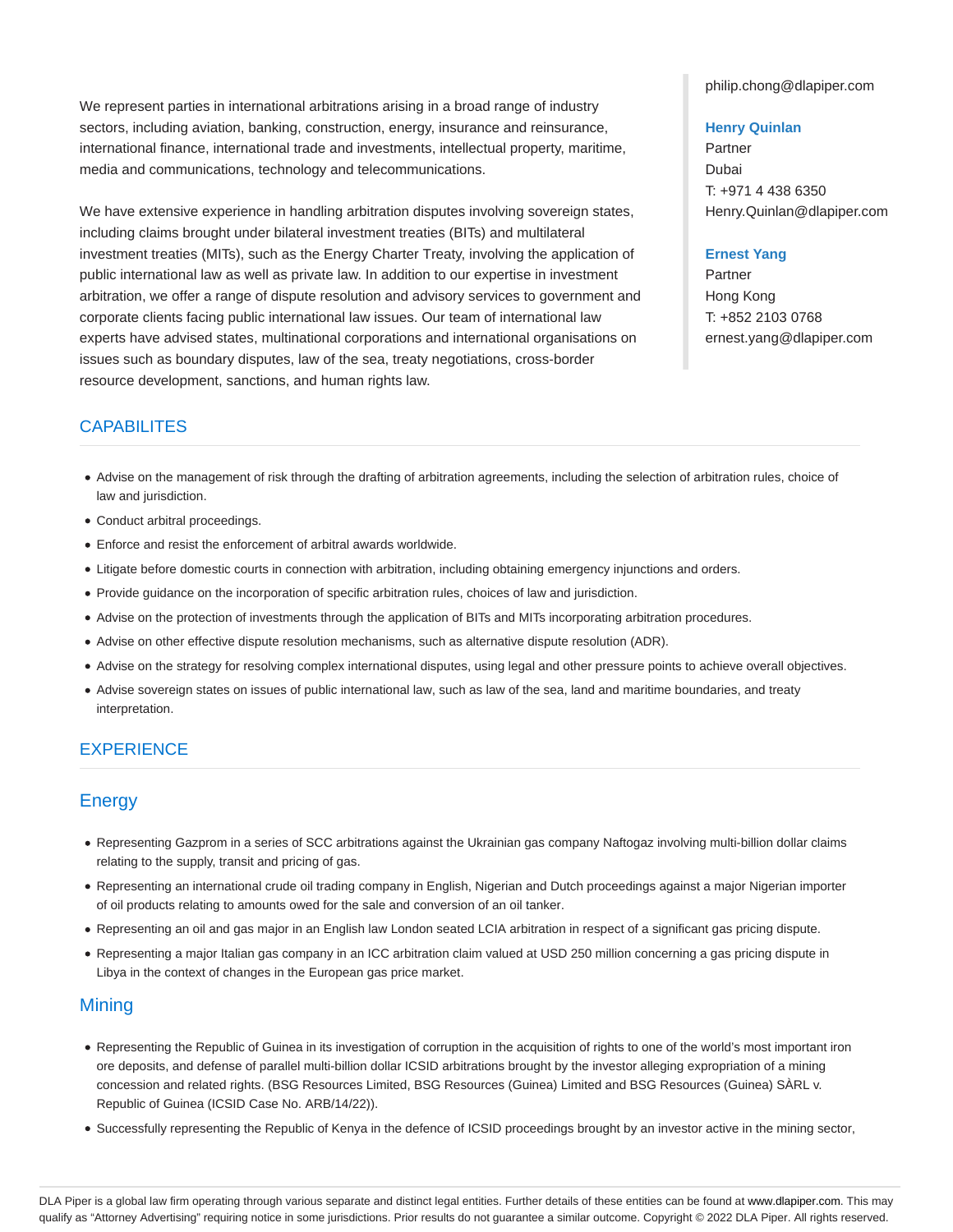Cortec. This claim was the highest value and most strategically important investment treaty claim Kenya has ever faced. (Cortec Mining Kenya Limited, Cortec (Pty) Limited and Stirling Capital Limited v. Republic of Kenya (ICSID Case No. ARB/15/29)).

- Representing CCX Colombia in an ICC arbitration concerning the sale of the largest coal reserves in Latin America.
- Successfully representing the Sultanate of Oman in the defense of the first ever claim brought under the US Oman Free Trade Agreement. The claims were valued at USD 275 million and arose out of various concession and lease agreements relating to mining rights. (Adel A Hamadi Al Tamimi v. Sultanate of Oman (ICSID Case No. ARB/11/33)).

## Life Sciences

- Representing a leading pharmaceutical company in ICC arbitration proceedings against a US biopharmaceutical company with respect to breaches of a licensing agreement for the development and sale of a medicinal product.
- Successfully representing a seed-stage venture fund partnering in the creation of medical technology companies and an international biotechnology company in an Orlando seated AAA arbitration against a US consulting services company arising from the breach by the latter of a license agreement with our client.
- Successfully defending a leading provider of innovative medical devices against a EUR 3.125m claim resulting from an acquisition in the Netherlands, and securing a full cost order for our client.
- Representing a US pharmaceuticals company as Respondent in an SCC arbitration involving a dispute over milestones in share purchase agreement related to commercial development of pharmaceutical drug.

## **Banking**

- Representing Lithuania in the defence of UNCITRAL arbitration proceedings brought by an investor in the banking sector.
- Acting for Standard Chartered Bank in both litigation in the Commercial Court in London and potential arbitration with a London seat under ICC Rules in relation to the recovery of over US\$130 million connected to the insolvency of a major middle eastern oil trader with far reaching repercussions.
- Acting for a major British bank against significant European financial institutions and a European State in claims arising from the takeover and restructuring of another major European bank in 2007.
- Acting for major British bank in an ICC arbitration in Paris in respect of EUR 135 million in relation to the restructuring of a consortium arrangement.

## Intellectual Property and Technology

- Acting for a subsidiary of a leading multinational conglomerate in a HKIAC arbitration against a Singapore-based subcontractor in relation to the disputes arising from the IT sub-contract package for a construction project in Saudi Arabia.
- Representing the privatised telecommunications operator in Albania in its defense of a EUR 120 million ICC arbitration relating to an Albanian law claim brought by a rival telecommunications operator regarding an interconnection agreement.
- Representing a major US software and hardware company in an AAA arbitration seated in London and related litigation proceedings brought in California and Delaware in relation to a dispute with a Swiss mobile software company regarding the unlicensed use of its intellectual property, breach of contract and copyright, and anti-competitive behavior.
- Representing a large Asian technology service provider in a NOK 1.2 billion institutional arbitration subject to Norwegian law concerning a long term comprehensive redesign of key communication services offered by a major European telecommunications company.

## Construction, Engineering and Infrastructure

For our arbitration experience in Construction, Engineering and Infrastructure please refer to the dedicated page.

## Investment Arbitration and Public International Law

- Representing Lithuania in the defence of UNCITRAL arbitration proceedings brought by an investor in the banking sector.
- Successfully representing the Republic of Kenya in the defence of ICSID proceedings brought by an investor active in the mining sector, Cortec. This claim was the highest value and most strategically important investment treaty claim Kenya has ever faced. (Cortec Mining Kenya Limited, Cortec (Pty) Limited and Stirling Capital Limited v. Republic of Kenya (ICSID Case No. ARB/15/29)).
- Successfully representing Belgian investors in a multi-million dollar ICSID arbitration against the Republic of Madagascar relating to an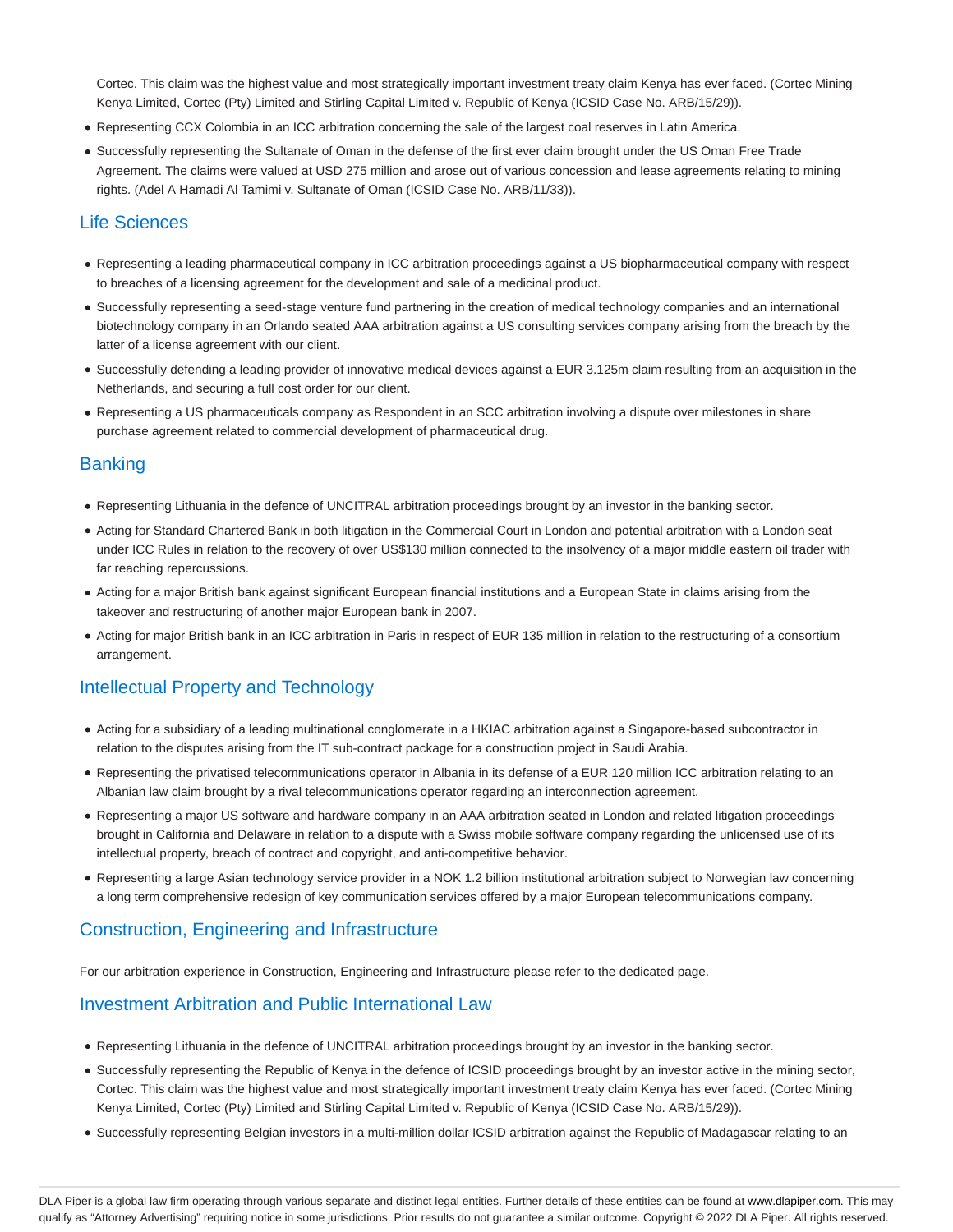investment in the textile manufacturing sector ((DS)2, S.A., Peter de Sutter and Kristof De Sutter v. Republic of Madagascar (ICSID Case No. ARB/17/18)).

- Successfully representing the Sultanate of Oman in the defense of first ever claim brought under the US Oman Free Trade Agreement. The claims were valued at USD 275 million and arose out of various concession and lease agreements relating to mining rights. (Adel A Hamadi Al Tamimi v. Sultanate of Oman (ICSID Case No. ARB/11/33)).
- Representing the Republic of Moldova in an ICSID arbitration brought under the bilateral investment treaty between France and Moldova. The Claimant sought damages in excess of USD 55 million for alleged mistreatment of investments in duty free stores on the Romania Moldova border and at the Chisinau airport. (Franck Charles Arif v. Republic of Moldova (ICSID Case No. ARB/11/23)).
- Representing the Republic of Timor Leste in ICSID proceedings brought by an investor in the energy sector. (Lighthouse Corporation Pty Ltd and Lighthouse Corporation Ltd, IBC v. Democratic Republic of Timor Leste (ICSID Case No. ARB/15/2)).
- Advising Timor-Leste on its strategy for securing maritime boundaries with Australia, including representing Timor-Leste in a case before the International Court of Justice and the first compulsory conciliation on maritime boundaries under the UN Convention on the Law of the Sea, resulting in an historic maritime boundary treaty with Australia. Currently advising a number of other countries on maritime boundary negotiations, and countries and companies regarding petroleum interests in disputed areas and strategies to overcome differences and obstacles to development.

#### INSIGHTS

## **Publications**

**The tale of Zhongshan Fucheng v. Nigeria: how investment treaties help safeguard Chinese investments abroad**

#### 14 June 2022

Thanks to schemes such as the Belt and Road Initiative, Chinese investment across the world has grown exponentially in the last decade. Cross-border trade and investments however are prone to a wide range of risks including adverse actions from host states.

**Mexican Congress rejects electricity constitutional reform and approves bill to regulate lithium**

#### 20 April 2022

An outline of the House of Representatives' decision regarding the Electricity Reform and Mining Reform, as well as its possible implications.

**Africa, In The Vanguard: Africa's Role In Shaping The Future Of Investor-State Arbitration**

#### 12 April 2022

DLA Piper is delighted to have collaborated with Nairobi Centre for International Arbitration to produce an article regarding "Africa, In The Vanguard: Africa's Role In Shaping The Future Of Investor-State Arbitration" in its Alternative Dispute Resolution Journal. The journal provides a platform for scholarly dialogue on pertinent issues relating to the reform of the investor-state dispute settlement regime.

**Mexican Supreme Court dismisses Unconstitutionality Action against Electricity Industry Law reform**

## 8 April 2022 Key developments and implications

**US escalates sanctions targeting Russian evasion networks, tech companies and cyber actors; signals more sanctions are on the way**

5 April 2022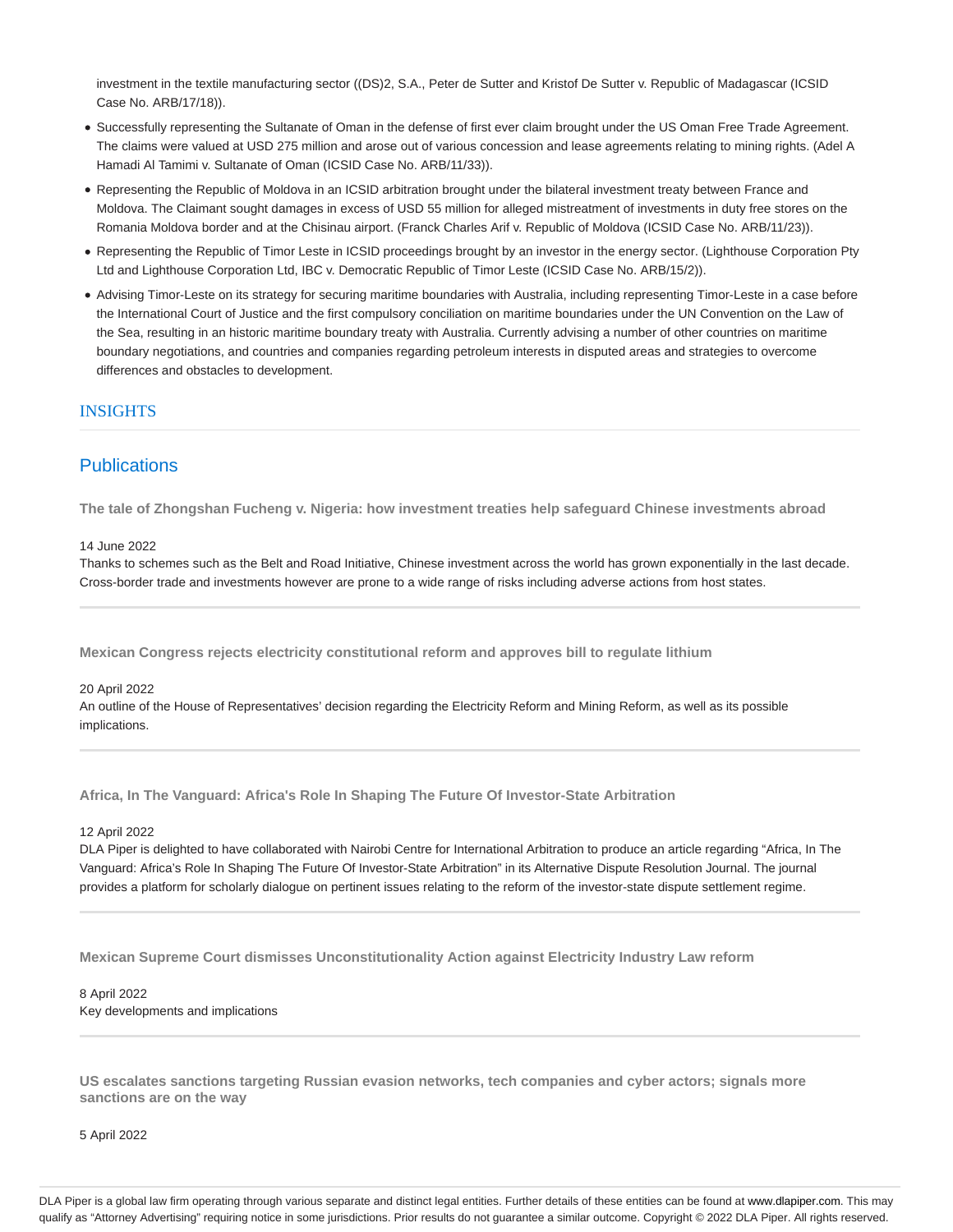## GLOBAL SANCTIONS ALERT

These new measures supplement the extensive measures previously announced by the US government.

**New wave of US sanctions targets Russian Duma, additional elites, defense entities; BIS extends export controls to more than 100 Russian aircraft**

## 29 March 2022 GLOBAL SANCTIONS ALERT

The latest sanctions affect all members of the Duma, Russian elites, bank executives and board members, and Russian defense firms, and BIS has extended export controls to certain Russian aircraft.

**US announces new trade restrictions against Russia as well as a new round of sanctions against Russian political elites**

## 16 March 2022 GLOBAL SANCTIONS ALERT

Many of the newly announced measures will require Congressional action.

**US sanctions Russian energy sector while allowing various energy-related activities to continue**

## 9 March 2022 GLOBAL SANCTIONS ALERT

Today's actions further restrict commercial activity and increase risks of sanctions violations by well-intentioned companies.

**US continues to escalate sanctions against Russia and Belarus**

## 4 March 2022 GLOBAL SANCTIONS ALERT

White House announces new sanctions while putting in place extensive new export control measures against Russia and Belarus; DOJ announces Task Force KleptoCapture; OFAC closes some loopholes.

**US escalates its sanctions regime against Russia, targeting its financial system**

## 28 February 2022 GLOBAL SANCTIONS ALERT

And additional measures are expected to be announced by the US and its allies in the coming days

**US imposes further sanctions and export controls against Russia**

## 25 February 2022 GLOBAL SANCTIONS ALERT

The White House emphasized that these newly announced sanctions and export controls will be complemented with similar measures imposed by US allies and partners.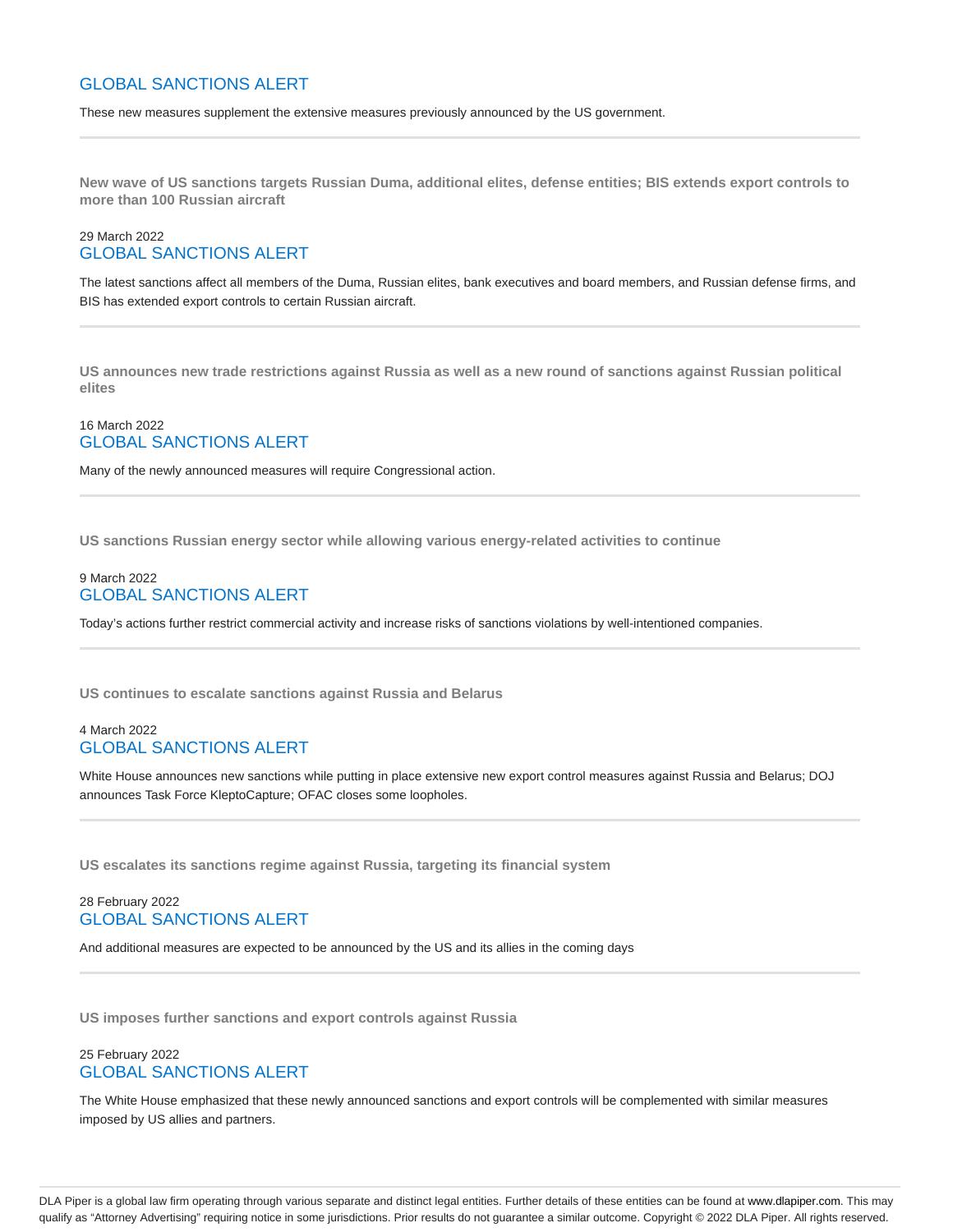**New US sanctions in response to Russia's actions against Ukraine**

## 23 February 2022 GLOBAL SANCTIONS ALERT

Additional sanctions are expected that will target Russia's financial, technology, and defense sectors.

**Why I Lawyer: Q&A with Scott Wilson**

#### 6 January 2022 WHY I LAWYER

I love being in the trenches with a client who is facing a crisis on multiple fronts—in litigation, with government investigators, and in the media—and charting a path through all the uncertainty.

**Spain Investment Treaty Arbitration**

16 December 2021 DLA Piper is delighted to have collaborated with Lexology Getting The Deal Through to produce the chapters on Spain and France in its Investment Treaty Arbitration 2022 publication.

**Disclosure dos and don'ts – ICSID Tribunal's reminder to parties of document production principles**

## 13 December 2021 This article outlines the dos and don'ts of document production issued in a recent procedural order from the ICSID Tribunal.

**New developments in the Mexican energy sector generate uncertainty**

#### 17 November 2021 A discussion of relevant measures, criticisms and comments.

**Successful asset preservation application in Mainland China prior to the recognition of Hong Kong arbitral award**

#### 17 November 2021

Following a victory in an arbitration at the HK International Arbitration Centre lead by DLA Piper Hong Kong, we have recently succeeded in assisting the Israeli client in obtaining an order from the Ningbo Intermediate People's Court for asset preservation prior to the recognition and enforcement of the HKIAC arbitral award in Ningbo, China.

#### **An interview with Aldersgate Funding**

11 October 2021

In this podcast, DLA Piper partner Henry Quinlan interviews Jim Holding and Matthew Lo at Aldersgate Funding Limited, who shed some light on the advantages of litigation and arbitration funding; the types of claims eligible for funding; the process of funding a case; and the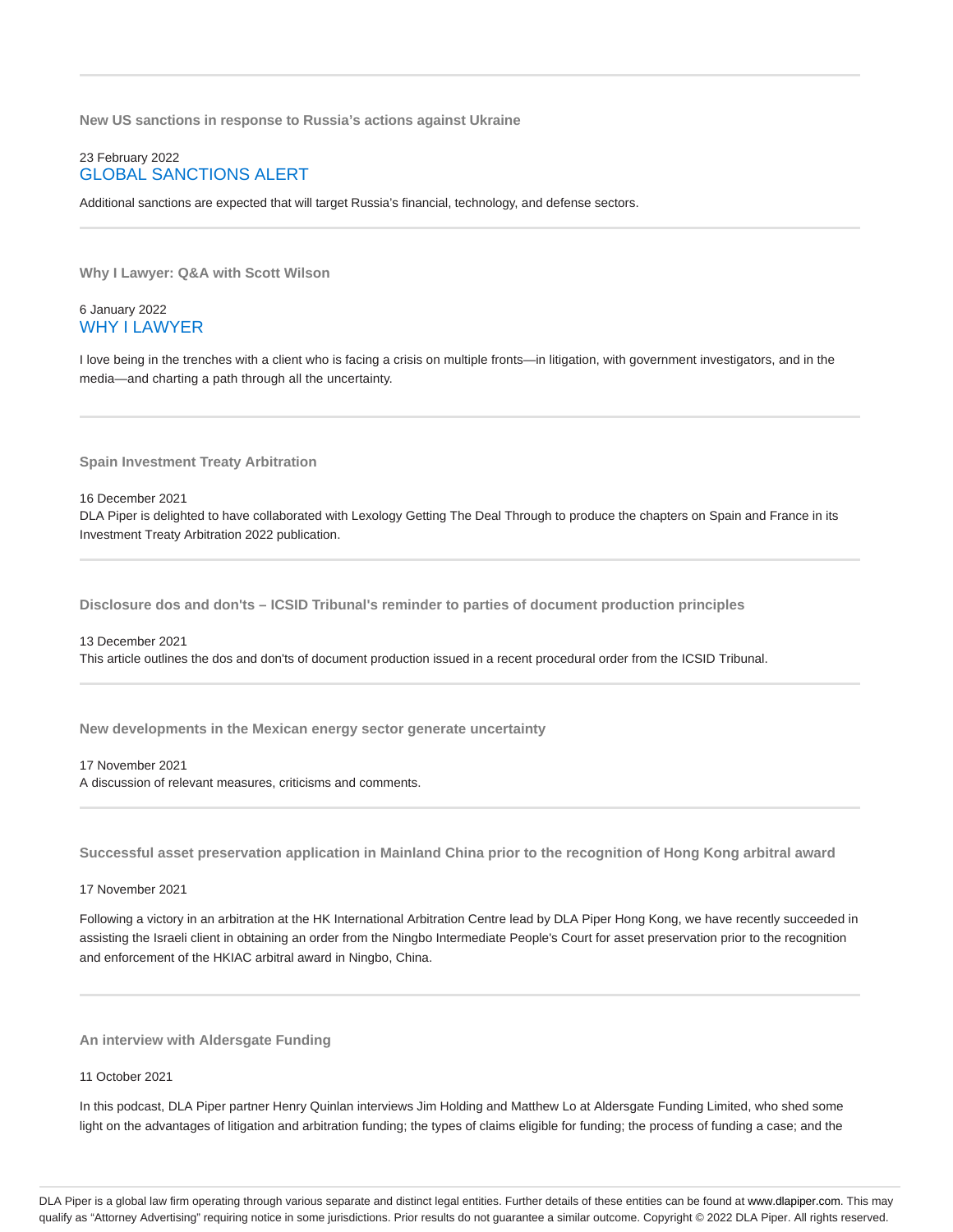#### jurisdictional constraints on this type of financing.

DLA Piper · Aldersgate Funding on how litigation funding can help your business

**President of Mexico files constitutional reform bill on electricity**

#### 7 October 2021

The result may include serious consequences for private investors in the energy sector in Mexico.

**The ICC's 2020 Dispute Resolution Statistics**

22 September 2021

The International Chamber of Commerce has recently published its annual Dispute Resolution Statistics for 2020. This article offers a summary of the key takeaways despite challenges posed by COVID-19.

**Virtual Hearings 2021**

## 21 September 2021 VIRTUAL HEARINGS

In this latest report in the Virtual Hearings series we set out a summary of data-driven conclusions and personal observations from clients and litigators from around the globe.

**Chambers International Arbitration 2021 Global Practice Guide – Trends and Development in China**

15 September 2021

China encompasses a number of arbitral jurisdictions, the most popular of which are in Hong Kong and China. In the past year, we continued to see a significant rise in the number of arbitration cases seated in Mainland China and Hong Kong and strong development of the arbitration market despite the pandemic.

**New VIAC Arbitration and Mediation Rules Enter into Force**

26 July 2021

On 1 July 2021, new Arbitration and Mediation Rules of the Vienna International Arbitration Centre (VIAC and VIAC Rules) entered into force.<sup>1</sup> The revised VIAC Rules will apply to arbitrations commenced after 30 June 2021.

**The LCIA 2020 Annual Casework Report**

21 June 2021

The LCIA published its annual casework report for 2020, the report showed that during the COVID-19 pandemic the LCIA has continued to thrive, with more disputes being referred to the LCIA in 2020 than in any previous year. We have summarised below some of the key trends which emerge from the Report.

**GAR guide to challenging and enforcing arbitration awards – Second edition**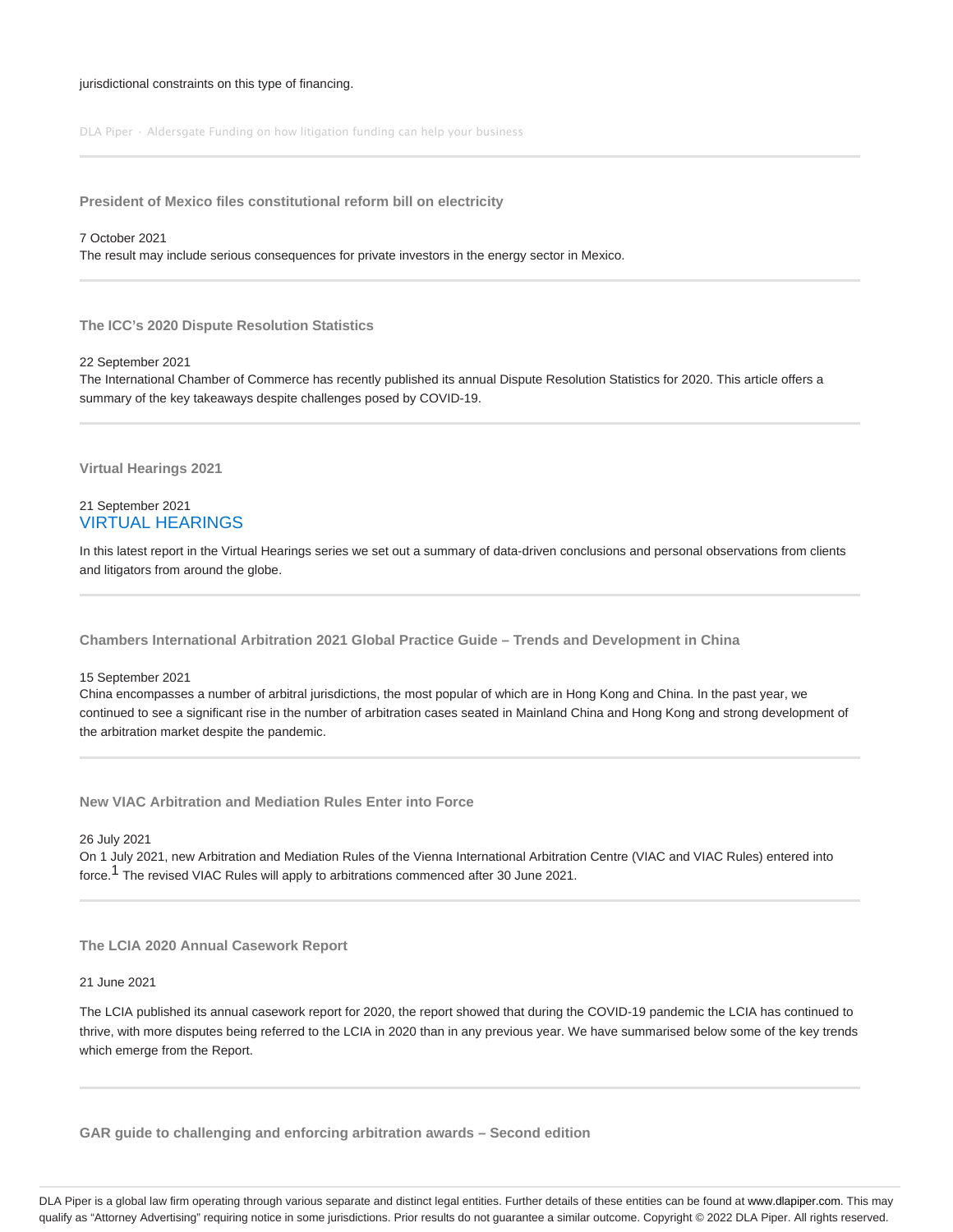#### 15 June 2021

The Global Arbitration Review's Guide to Challenging and Enforcing Arbitration Awards addresses the applicable standards for challenging and enforcing awards globally. We have authored a chapter outlining the challenges that may arise when trying to secure the awards.

## **Investment Arbitration in Africa**

#### 15 June 2021

Working with the Global Arbitration Review, we have published a new chapter on Investment Arbitration in Africa. Providing an overview of recent trends and developments in investment arbitration, the rise of investment disputes and and the various initiatives to reform the ISDS system.

**Reforms in the energy legal framework in Mexico and challenge mechanisms**

4 June 2021

The Energy Counter-Reform includes variations which aim to restore the monopoly power of CFE and Pemex.

**ICC and SIAC Receive "Permanent Arbitration Institution" Status in Russia**

#### 20 May 2021

On 19 May 2021, it was reported that the International Court of Arbitration of the International Chamber of Commerce (ICC) and the Singapore International Arbitration Centre (SIAC) have received from the Russian Ministry of Justice the right to act in Russia as permanent arbitration institutions (PAI).

**Cayman Islands Court of Appeal confirms availability of Norwich Pharmacal relief in foreign proceedings in Arcelormittal USA LLC v Essar Global Fund Limited & ors**

#### 18 May 2021

The Cayman Islands Court of Appeal has confirmed that the Norwich Pharmacal relief is available in the Cayman Islands in aid of foreign proceedings, a matter on which there was some doubt in light of recent English High Court decisions .

**US government announces sweeping sanctions against Russia**

## 16 April 2021 GLOBAL SANCTIONS ALERT

The newly imposed sanctions represent a significant escalation and addition to the sanctions architecture put in place by the Obama and Trump Administrations.

**Mexico's Hydrocarbons Law Reform Bill: A controversial new measure in the Mexican energy sector**

#### 8 April 2021

The reform seeks to give Pemex the same monopoly control it had over the national market before the 2013 energy reform.

**Paris Court of Appeal finds PCA lacked power to intervene in OIC investor-state arbitration**

6 April 2021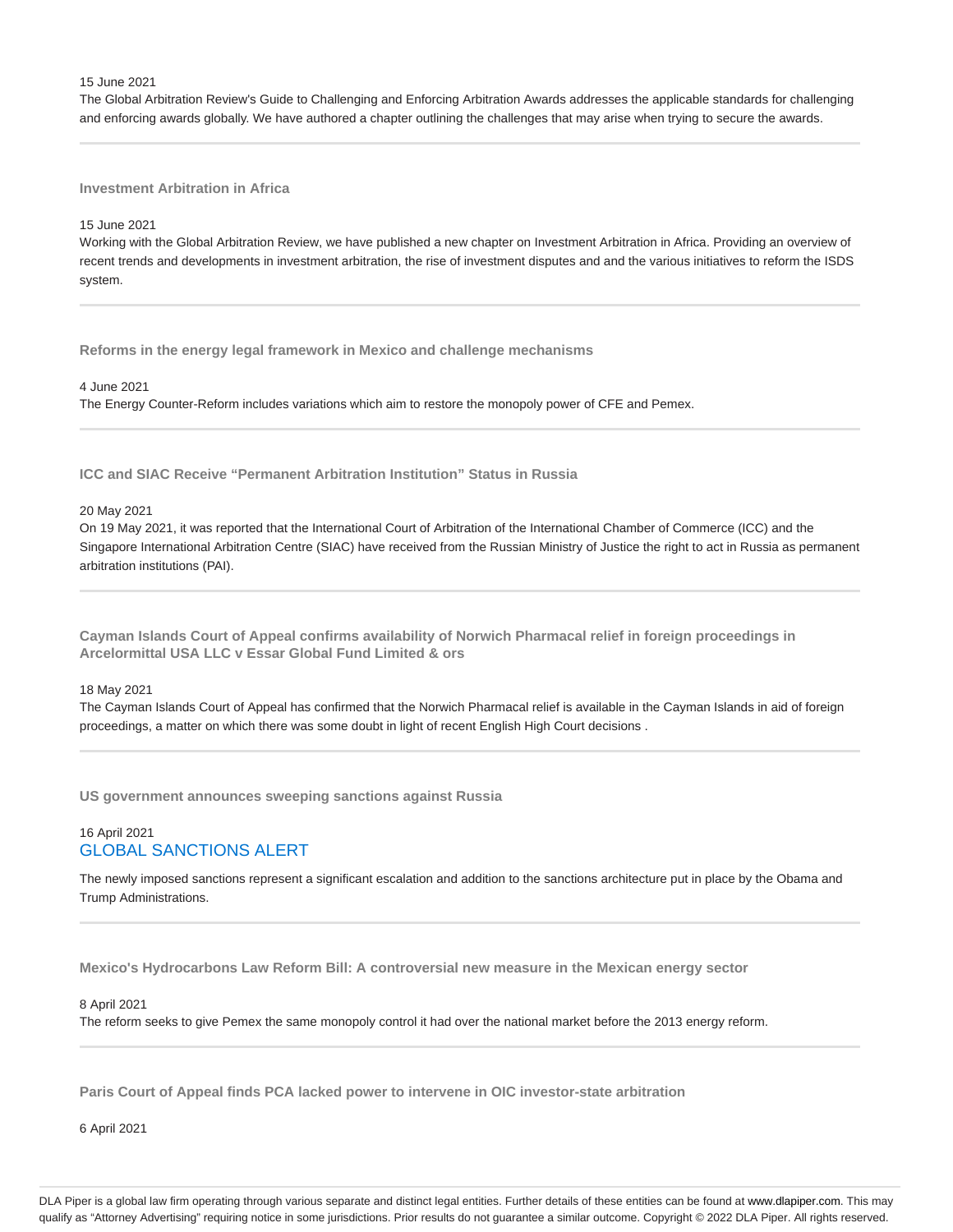The decision of the Paris Court of Appeal casts uncertainty on arbitrations under the OIC Agreement for which the PCA Secretary-General has agreed to act as appointing authority.

**US Supreme Court to decide whether 28 U.S.C. § 1782 includes international arbitration**

24 March 2021 The intervention is likely to provide much-needed clarity.

**Revised IBA Rules on the Taking of Evidence in International Arbitration**

#### 17 March 2021

The International Bar Association has released its revised Rules on the Taking of Evidence in International Arbitration (**2020 IBA Rules**). The 2020 IBA Rules were formally adopted on 17 December 2020 and mark the first update to the rules since the 2010 edition (**2010 IBA Rules**). The revisions to the rules reflect developments in global arbitration practice, including the emergence of remote hearings and the growing need for data protection and confidentiality.

**Reform to the Electric Industry Law: a new risk for energy projects in Mexico**

#### 10 March 2021

Foreign investors involved in energy projects in Mexico may wish to consider their rights and potential remedies under applicable investment treaties.

**Current trends in investor state disputes in the telecommunications sector**

#### 9 November 2020

The telecommunications sector is one of the fastest growing sectors globally, and has played a critical role during the on-going Covid-19 pandemic in keeping the world interconnected. The high levels of activity in this sector have given rise to a corresponding increase in telecoms-related #disputes, including under investment treaties.

**Litigation funding in Africa: Maximizing opportunities**

#### 4 November 2020 AFRICA CONNECTED

The measures implemented by governments in response to COVID-19, coupled with the rapid economic downturn and ongoing uncertainty arising from the pandemic, have created the perfect storm. The outlook may seem bleak, but third-party funding offers a ray of hope for beleaguered boardrooms looking to maximize cashflow in this unpredictable period.

**Asia Pacific Arbitration Virtual Hearings**

## 2 November 2020 VIRTUAL HEARINGS

In this edition, we take an in-depth look at the various procedural rules and guidance on virtual/online hearings published by major arbitration institutions within the Asia Pacific region and the practical aspects of virtual hearings being carried out in the region.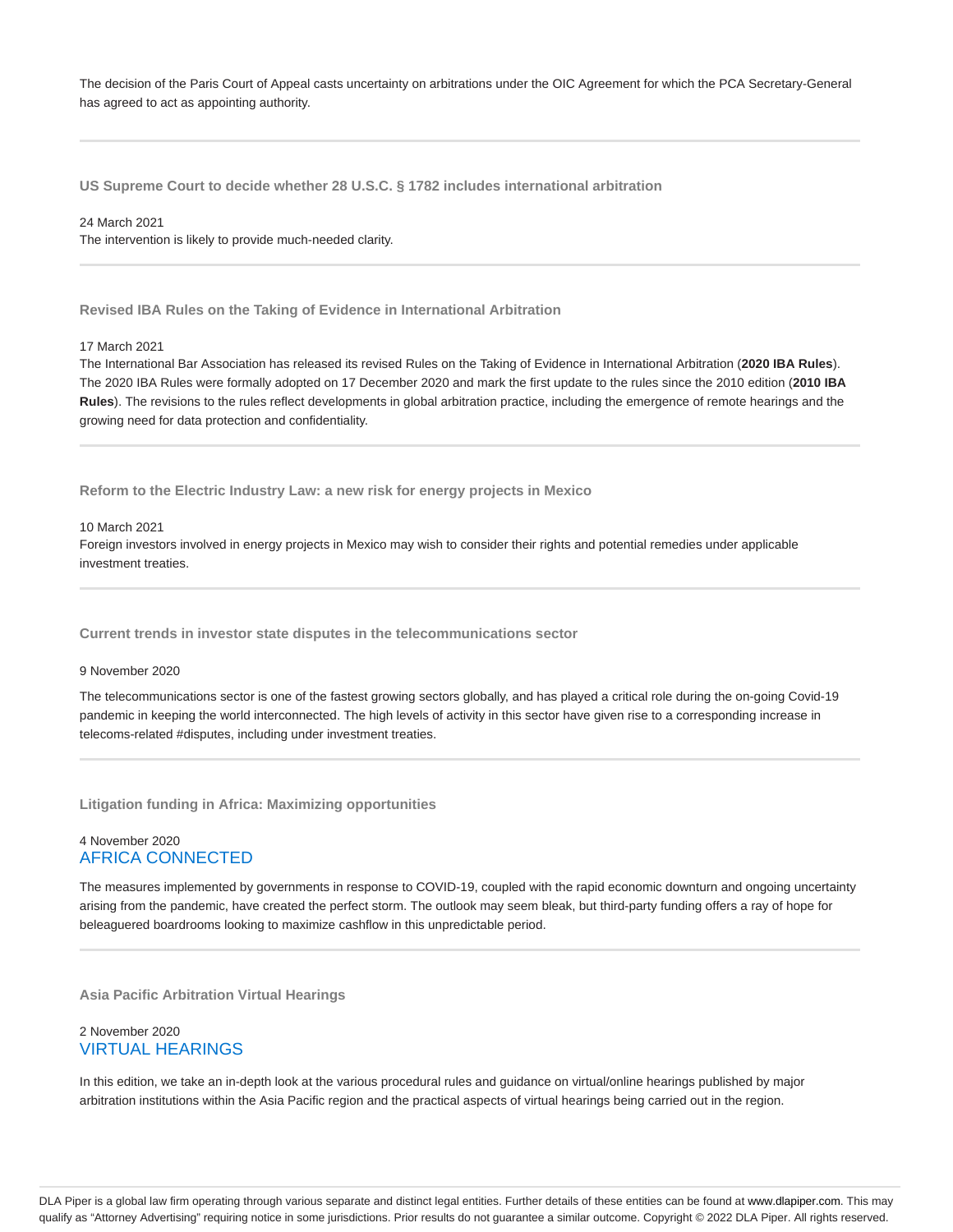#### **Americas Arbitration Roundup**

#### 26 October 2020

In this first edition of Americas Arbitration Roundup, our thought leaders across the region provide updates on recent key developments in international arbitration in the Americas.

**Argentina: The year in review**

26 October 2020 The last year has been a time of significant change in Argentina, including for international arbitration.

**Brazil: Will COVID-19 mean more arbitrations against public entities?**

26 October 2020

Recent legislative initiatives have created greater certainty for potential and existing parties looking to do business with Brazilian states or their instrumentalities.

**Canada: Third-party litigation funding, enforcement of arbitral awards, admissibility of fresh evidence during court review**

26 October 2020 Three recent decisions.

**Chile: Drafting arbitration clauses in international contracts – practical aspects**

26 October 2020 International arbitration has expanded considerably in recent years in Chile.

**Peru: Top developments in international arbitration**

26 October 2020 Major arbitration-related developments and cases recently decided in Peru.

**Puerto Rico: Legal and practical aspects of international arbitration**

26 October 2020

Parties benefit from this legal framework to solve their disputes when conducting business in Puerto Rico.

**Replacing NAFTA: What the USMCA means for the future of North American trade and investment – a Q&A**

26 October 2020

Contributors from the US, Mexico and Canada discuss several key considerations.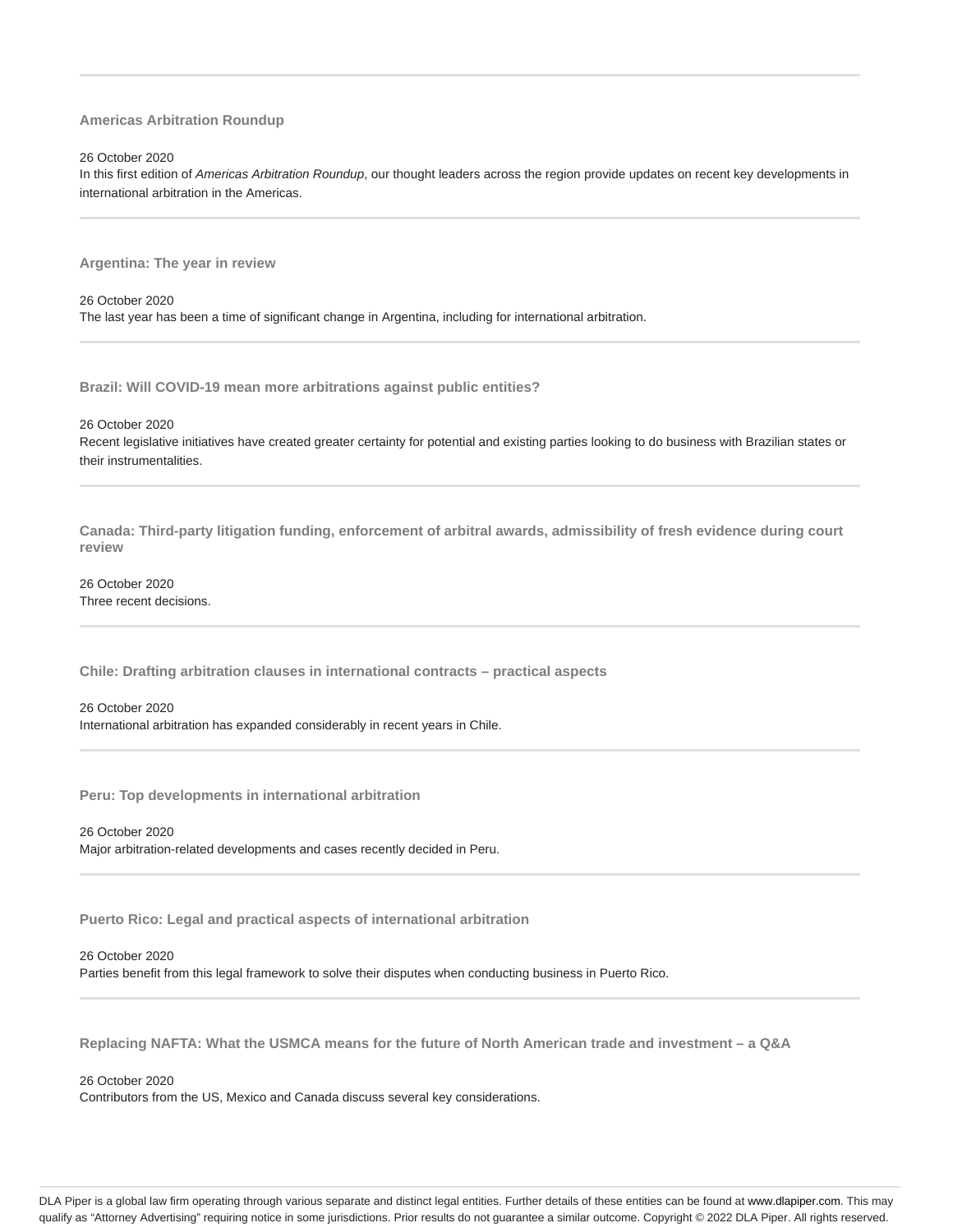**US: Four significant developments in arbitration case law**

26 October 2020

US-style discovery; compelling arbitration on the basis of equitable estoppel; class-wide arbitration when the arbitration agreement is ambiguous; ongoing use of the US DDCC for ICSID award enforcement.

**USMCA investor-state dispute settlement provisions: Key differences for Mexico**

## 26 October 2020 For ISDS claims, only after the local litigation requirement is fulfilled or 30 months have elapsed may certain substantive claims be brought against a state.

**Venezuela: Recent, significant commercial arbitration developments include several Supreme Tribunal cases**

26 October 2020 Recent significant developments in Venezuela's arbitration landscape.

**Seventh Circuit prohibits § 1782 discovery in international commercial arbitration**

6 October 2020

The decision further cements a circuit split on the issue, making it a likely candidate for resolution by the Supreme Court.

**Online Arbitration Hearings: A review of key developments in response to COVID-19**

#### 28 September 2020 VIRTUAL HEARINGS

In this second report, we focus on arbitration and look at how arbitral institutions have adapted in response to COVID-19. We draw out some of the key legal as well as practical challenges faced, and we offer some observations on what the future may look like.

**WAX tokens: Amendments to arbitration provisions still govern disputes**

23 September 2020 The court found that a valid arbitration agreement exists.

**New Rules for a New Normal: The LCIA announces changes to its Arbitration Rules and Mediation Rules**

14 August 2020

On 11 August 2020, the LCIA released an update to its LCIA Arbitration Rules and LCIA Mediation Rules (the "Rules"). The updates to the Rules will become effective on 1 October 2020, marking six years since the arbitration rules currently in force came into effect.

**The end of Intra-EU BITs. Now what?**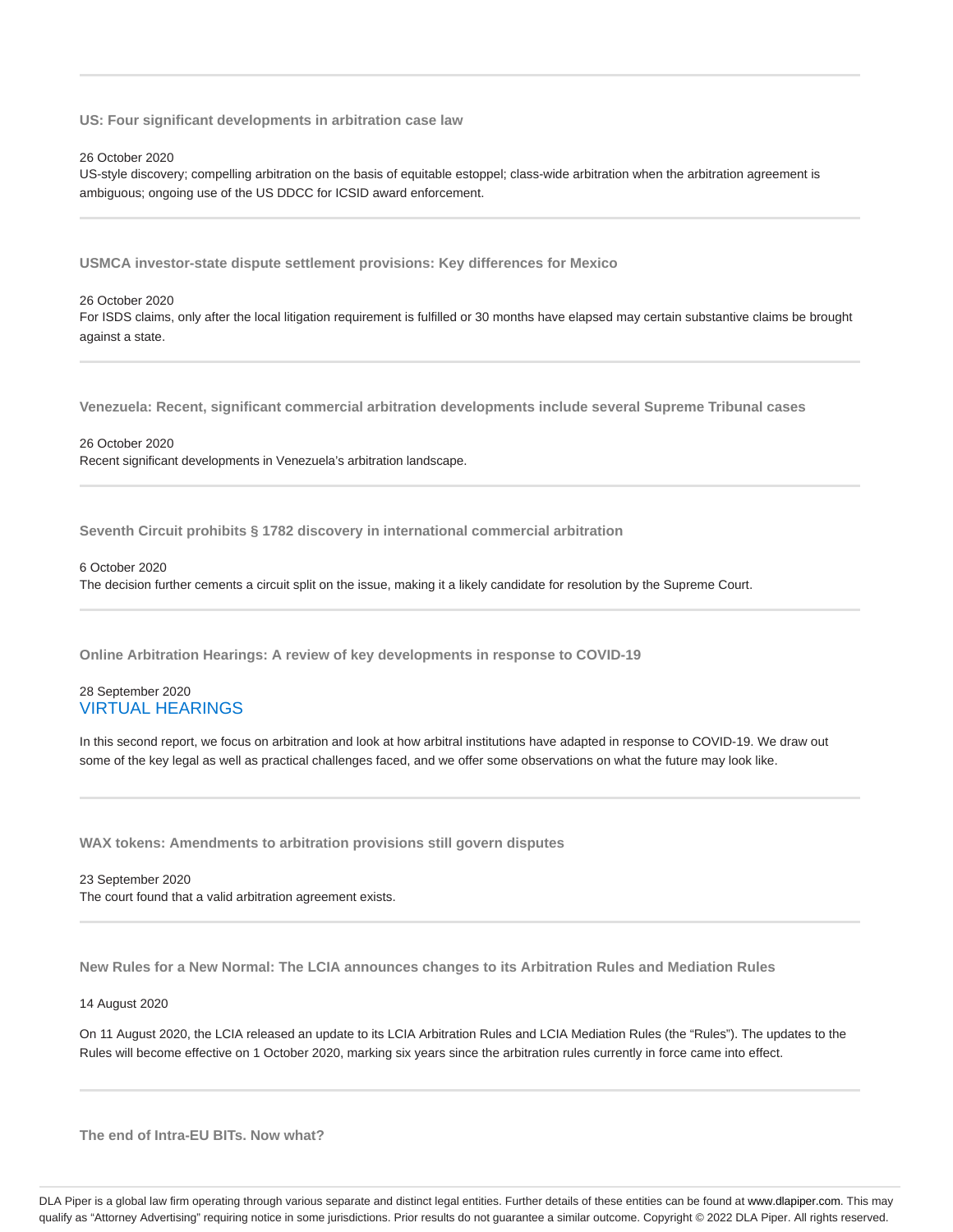#### 4 August 2020

In this second article, we will explore in more detail the fate of pending intra-EU arbitrations affected by the termination treaty and how States and claimants should deal with these arbitrations.

**Second Circuit prohibits § 1782 discovery in international commercial arbitration**

#### 27 July 2020

The decision cements a circuit split on the issue and counters a recent trend by US circuit courts allowing such discovery.

**Court of Appeal confirms mining company is not liable for human rights abuses in Sierra Leone**

#### 17 July 2020

Earlier this year, the Court of Appeal handed down its judgment in the case of Kalma v (1) African Minerals Limited, (2) African Minerals (SL) Limited and (3) Tonkolili Iron Ore (SL) Limited . In this case review, we consider the Court's findings in relation to (i) accessory liability and (ii) companies' duty of care when operating abroad.

**Global Class Actions Briefing: Major developments in European consumer protection laws: Product safety and consumer class actions in Europe**

15 July 2020

The EU's proposals for a revised EU General Product Safety Directive (the GPSD) and the EU's deal for a Collective Redress Directive (the CRD) point the way to a future of heightened novel risk in Europe of collective redress or, as these claims are popularly known, "class actions".

**New measures threaten investments in the Mexican energy sector**

14 July 2020 Details on the impact of these developments.

**One less gadget in the arbitration toolbox: International and offshore arbitrations are not entitled to US discovery in aid of foreign proceedings**

13 July 2020 A ruling that is highly relevant to the private funds and offshore dispute practice areas.

**DC Circuit issues opinion on sovereign immunity defenses to the enforcement of arbitration award against foreign states**

#### 1 July 2020

Foreign states might not only be able to rely on the doctrine of sovereign immunity to protect themselves from final judgments, but also to avoid the burdens of litigation itself.

**US Court of Appeals permits § 1782 discovery in private arbitration**

22 April 2020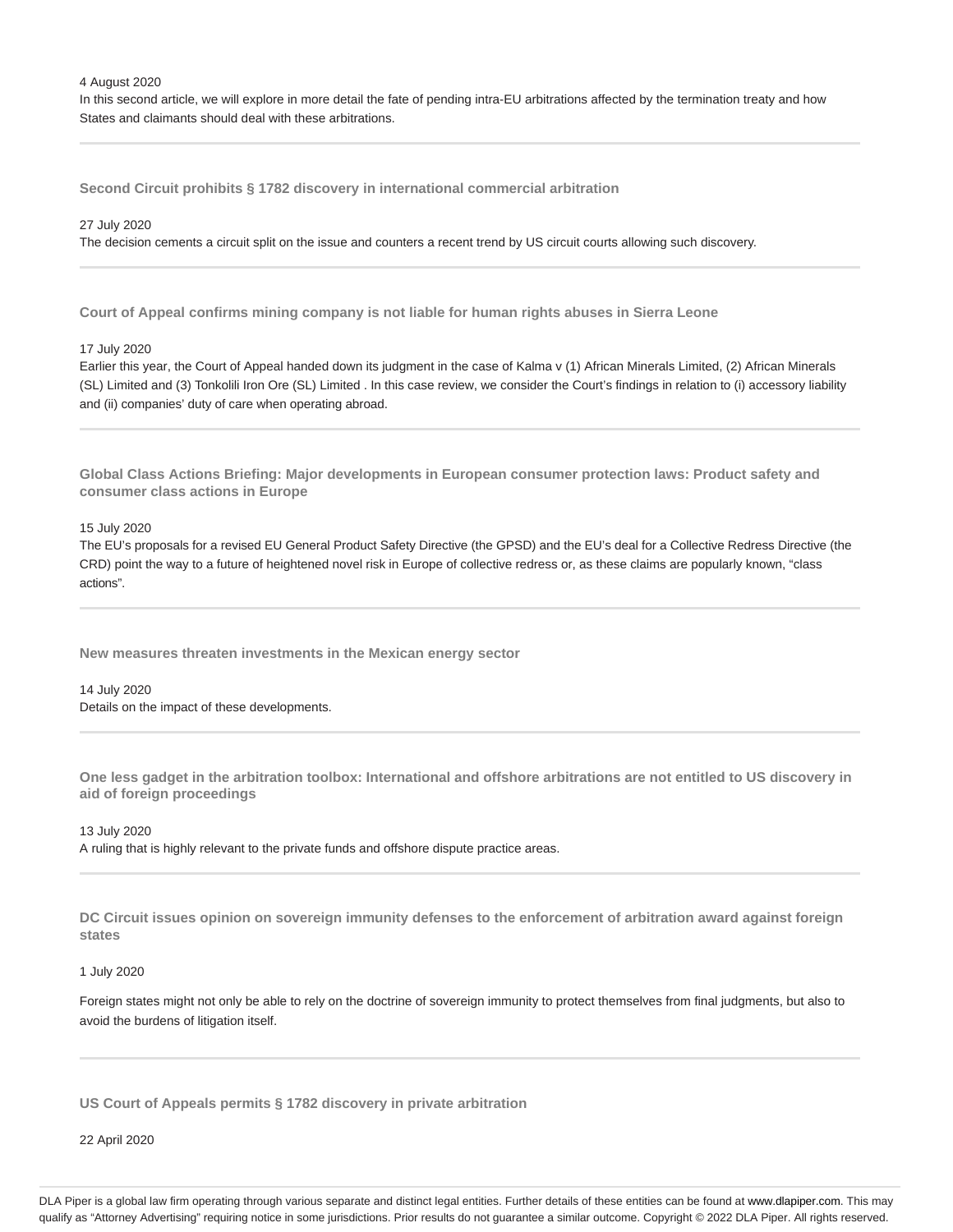**US courts affirm expansive discovery under 28 U.S.C. § 1782**

#### 29 SEP 2015

There is increasingly clear consensus among US courts giving § 1782 expansive reach.

**US Court of Appeals permits § 1782 discovery in international commercial arbitration**

#### 19 Sep 2012

The United States Court of Appeals for the Eleventh Circuit recently issued a decision that may have a significant impact on the taking of evidence in international arbitration.

## **Events**

# **Previous**

**Increasing Anticorruption Enforcement Risk for Commodities Trading Firms**

25 May 2022 Commodities webinar series **Webinar** 

**Enterprise crypto: A discussion of trading crypto from structure, data, regulation to tax**

14 April 2022 | 11:00 AM EDT Commodities webinar series **Webinar** 

**Sanctions and export controls targeting Russia**

6 April 2022 Commodities webinar series Webinar

**Are your energy investments safe? A changing landscape of investor-state disputes in Europe**

15 March 2022 | 11:00 am - 12:00 pm EDT **Webinar** 

**What's next for the Mexican energy sector? Getting ready to defend your rights**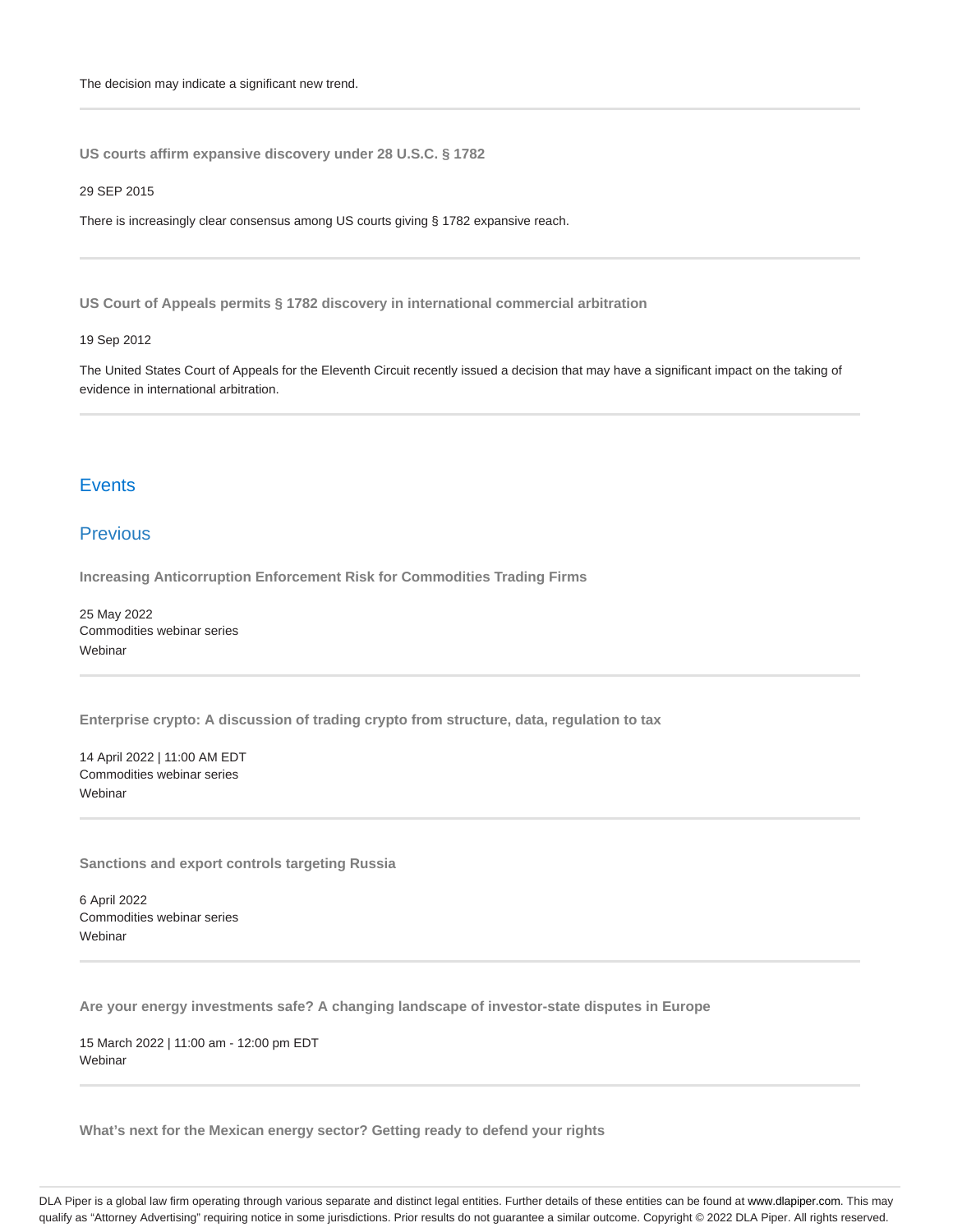24 February 2022 | 12:00 pm - 1:00 pm EST Commodities webinar series **Webinar** 

**Completing the circular economy, from the dump to the pump: a discussion of California legislation to recycle organic waste**

17 February 2022 | 11:00 am - 12:00 pm EST Commodities webinar series Webinar

**What's happening in oil and gas? ESG, commodity prices, investor reallocation and beyond**

18 November 2021 | 12:00 - 1:00 EDT Commodities webinar series **Webinar** 

**Ransomware and missing wire payments: Managing cyber threats in the commodities sector**

28 October 2021 | 12:00 pm - 1:00 pm EDT Commodities webinar series **Webinar** 

**Latin America International Arbitration Webinar Series 2020-2021**

8 December 2020 | 12:00 - 1:00 CST Latin America International Arbitration Webinar Series 2020-2021 **Webinar** 

**Global International Arbitration Training Day 2020 – Disputes arising from Sino-US tensions**

29 October 2020 Webinar

**Episode I – 28 U.S.C. § 1782: A sword or a shield in your international dispute**

30 September 2020 | 11:00 am Eastern Latin America International Arbitration Webinar Series 2020-2021 **Webinar** 

**Live talk with LCIA Director General, Jacomijn van Haersolte-van Hof**

22 September 2020 Webinar